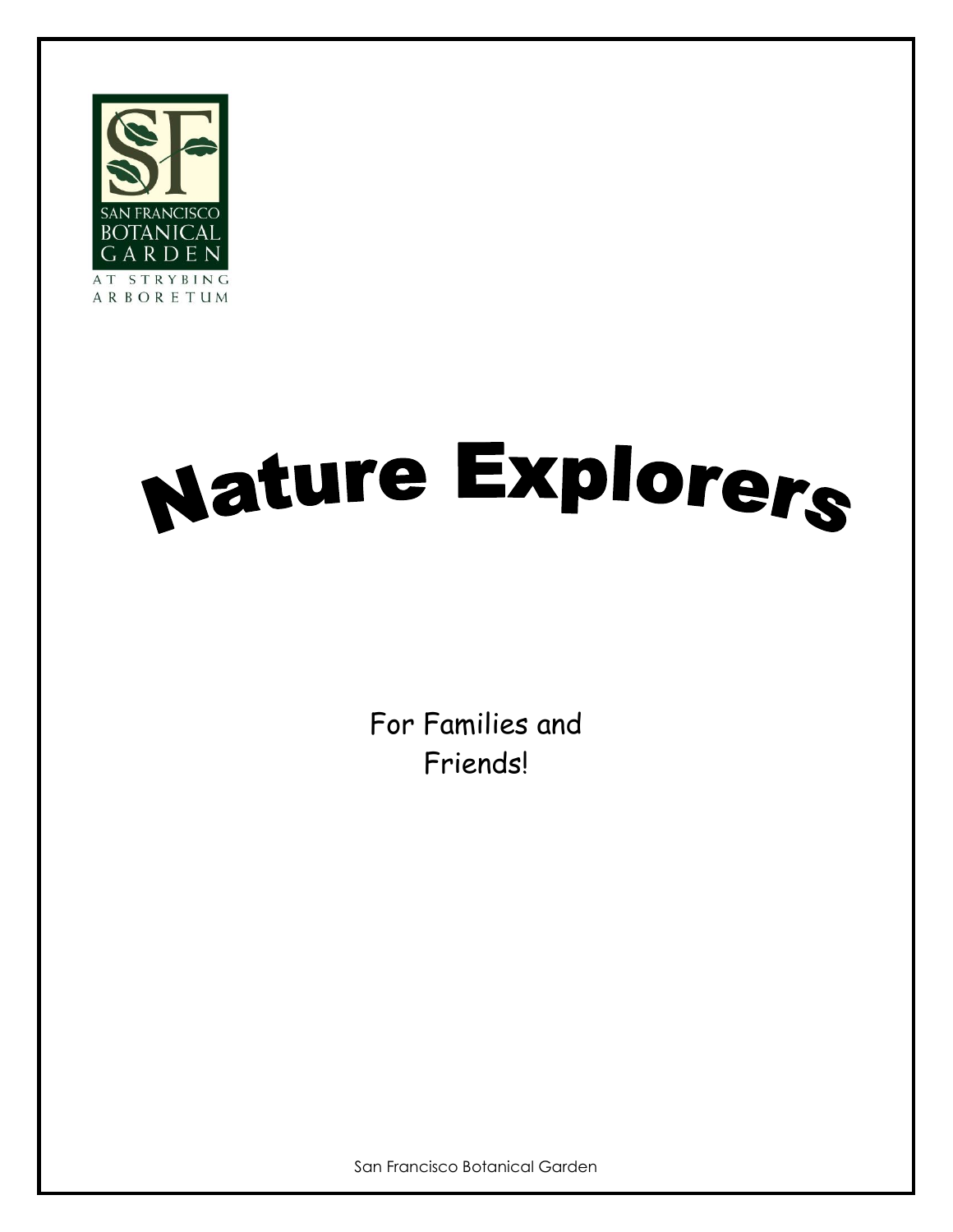# **Contents**

#### **What?**

- Family Nature Explorers

## **Why?**

- Families that explore together do more together!

#### **How?**

- Helpful tips
- Respectful explorers
- Becoming a Nature Explorer

## **Activity sheets**

- Leaves in the lawn
- Leaf rubbings
- Leaf smells
- Measuring plants
- My special plant
- Flower visitors
- Animals in the neighborhood
- Animal homes in the neighborhood
- Animal observation

Materials produced by the Youth Education Program, San Francisco Botanical Garden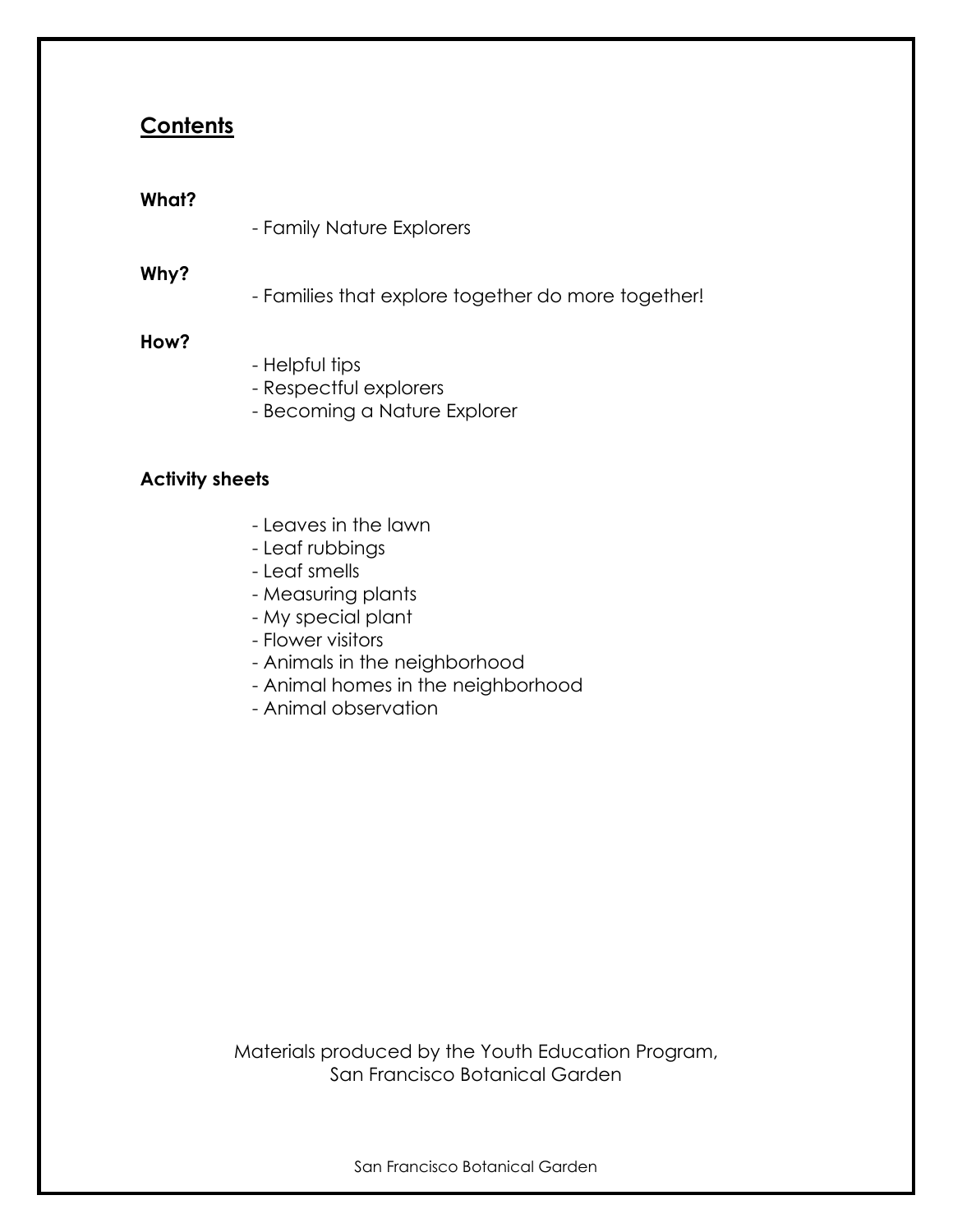# **FAMILY NATURE EXPLORERS**

When you visit San Francisco Botanical Garden you can see over 8,500 kinds of plants from around the world, as well as many animals that make their homes among the plants. But you'll be surprised to see how many living things make their homes among the yards, parks, sidewalk plantings and tree basins of your neighborhood.

The materials provided here will help your family put together a "Nature Explorers" field notebook to use whether exploring your neighborhood or the Garden. You can tailor the notebook to your family members' interests, needs, and abilities. Children can then work on the activities individually, with siblings and friends, or with parents and caregivers.

Each activity sheet has two parts, one with advice and instructions for an adult or older child to read first, and the other to record children's observations. A simple observation activity asks children to pay close attention to some part of the natural world and to record their discoveries. The other side contains information for the parent or caregiver, including suggestions for where to conduct the activity, a brief explanation of what children will learn, and a bit of background information.

Look through the activity sheets and decide which ones are interesting to your family. Print copies which can then be bound together to make a booklet (many possibilities here – punch holes and bind with string, staple pages together, use recycled manila folders as covers, etc.) Each child or group of children can then have their own workbook.

Please remember that these activities are primarily designed to foster observation – there is seldom a right or wrong answer. Some children may begin to closely observe something other than what is described in the workbook. This is wonderful! The world is full of unpredictable surprises, opportunities for observation which can never be anticipated but only appreciated. Be sure to include a blank sheet in your child's notebook where they can record their observations of the unexpected.

Before you go exploring, review the "Nature Explorer" activity in this packet. It will help you and your children discover the tools you carry with you every day to help you explore the world around you.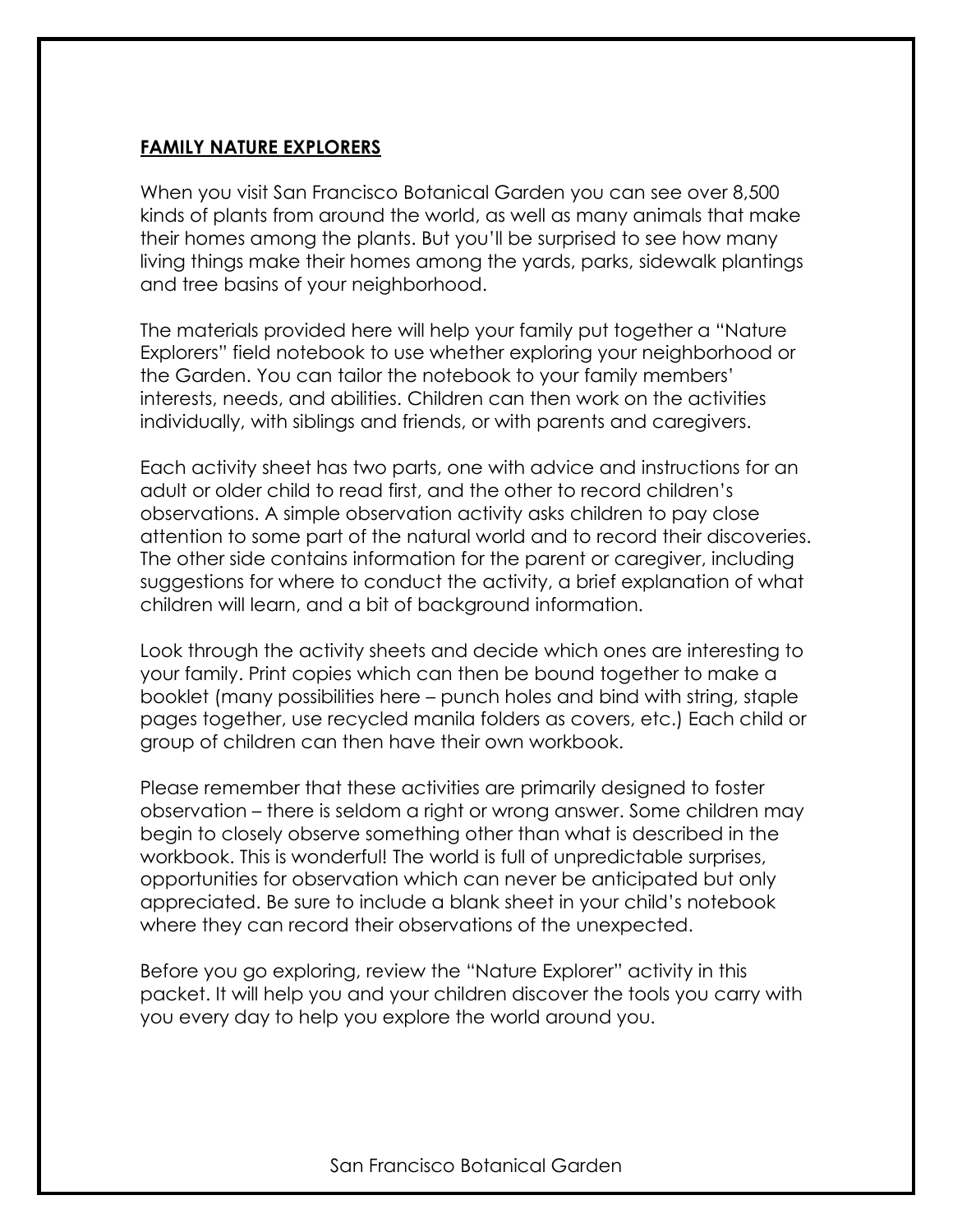# Families that Explore Together, Do More Together!

Spending time outside as a family exploring the natural world is a great way to strengthen connections between children and adults. Don't worry about not being an expert in plants or wildlife; what matters most is that kids and adults are able to share enthusiasm and curiosity about the things around them. If your explorations lead to questions you really want answered, you can work together to figure things out. Maybe you just need to come back and spend more time watching things unfold, taking pictures or making drawings of what you see. You can look for an expert who can help answer your questions, or you can try searching on-line for trustworthy resources. Maybe your question doesn't have an answer yet – there are many things in nature that have yet to be discovered and explained!

Getting outside and exploring the natural world provides a range of benefits to both children and adults, ranging from stress reduction and increased cooperation to enhanced creativity and improved physical coordination. If you'd like to learn more about how to make the most of family time spent outdoors, visit the Children and Nature Network [\(childrenandnature.org\)](http://www.childrenandnature.org/) and check out their family resources.

# Some Helpful Tips

Whether you are visiting the Garden or exploring your neighborhood, you'll want to keep these guidelines in mind:

- Whenever possible, let children's curiosity lead the way. As the adult, you may feel you need to take charge, but you'll all get more out of the experience by letting children share their discoveries with you.
- Ensure that everyone is comfortable, with suitable clothing plus snacks and drinks if you'll be out for a while. Remember, there's no such thing as bad weather, only bad clothing!
- Don't be afraid to say "I don't know!" just follow it up with "I wonder…" Modeling curiosity lets children know you value their curiosity as well, and helps them understand that we are all still learners.
- Talk about your experience after you get home and share it with other family and friends. Help your children form happy memories of your time together!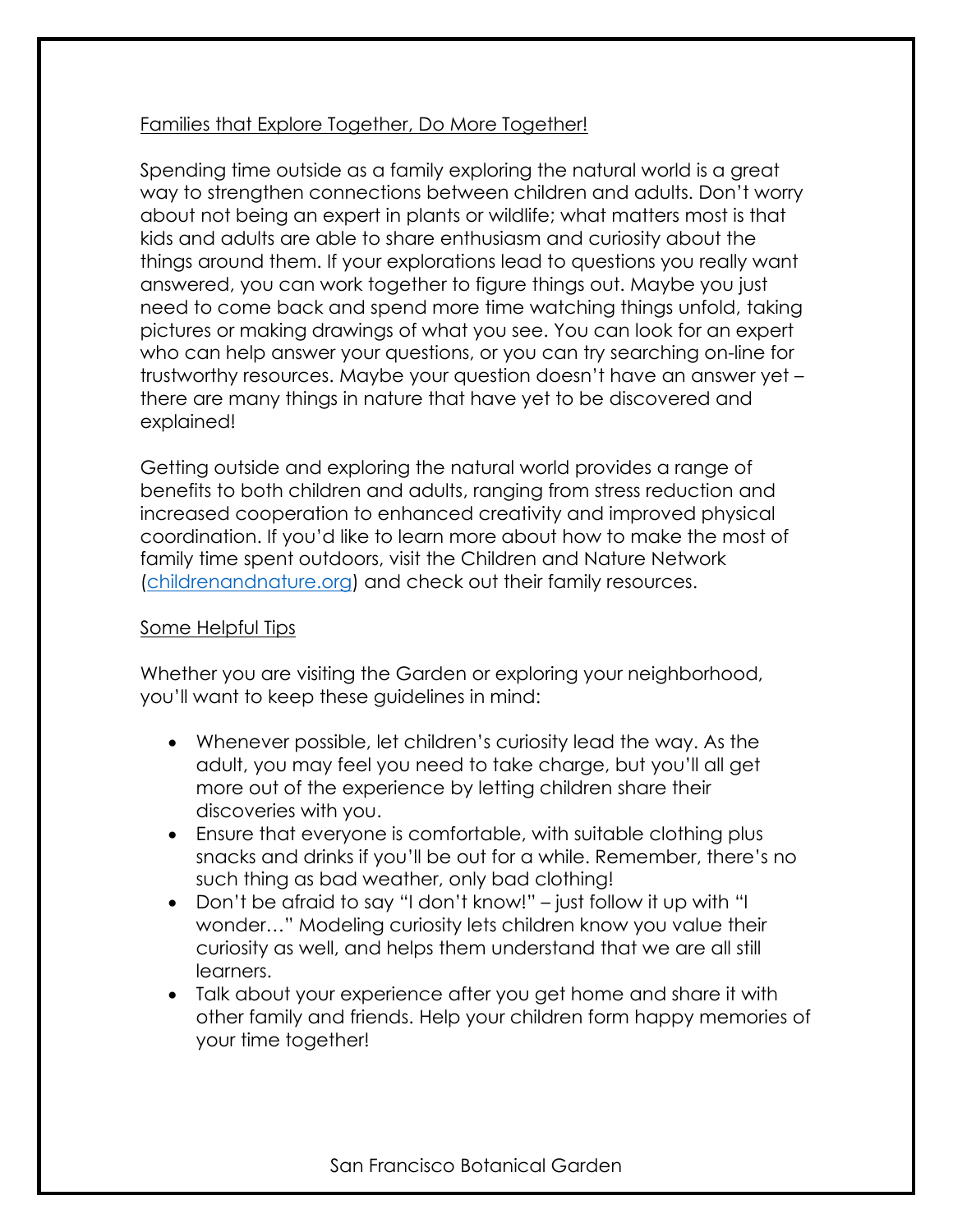# Respectful Explorers

Here are some basic guidelines to keep in mind on your nature explorations:

Be respectful of all living things and do your best not to disturb them.

- Observe larger animals quietly and don't approach too closely. Let them go about their business.
- In general, do not feed wild animals, it's healthier for both them and for you. However, a back yard bird feeder with appropriate food can provide wonderful observation opportunities.
- If you pick up small animals such as ants, worms or roly-polies, handle them gently and return them to their homes after observing.
- Remember that plants are alive too. Pick a leaf or flower only if they are abundant on the plant and do so carefully so as not to damage the rest of the plant.

Be respectful of the landscape and the work that has gone into it.

- Don't disturb plantings in neighbor's yards or parks without permission.
- Follow any local rules about staying on paths or walking on lawns and stay in areas that are open to the public.
- If you encounter someone who takes care of the area you're exploring, whether a gardener, a volunteer, or a neighbor, thank them for their work.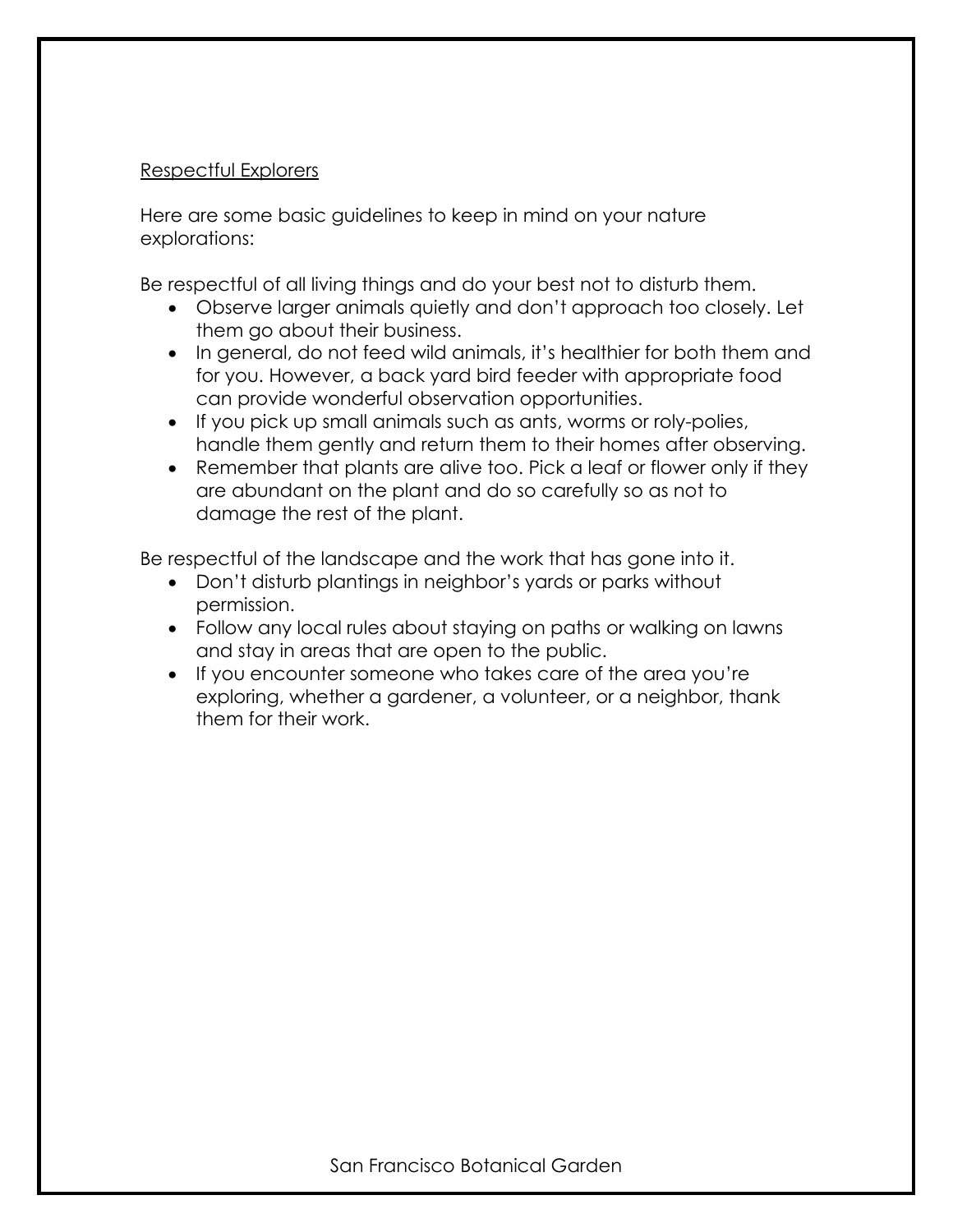#### **Becoming a nature explorer**

Wherever you go with your family, you can be nature explorers, investigating and discovering the wonders of the natural world around them. Help your family get ready to make the most of your explorations with the following activity.

Introduce the concept of a "nature explorer" to your children – a nature explorer is someone who explores the natural world by observing closely, thinking about what they observe, coming up with ideas about what they discover, and sharing their discoveries. Every one of us can be a nature explorer – we all have special tools that can help us investigate the natural world.

As a family, think about what tools we have *in or on our bodies* that we can use to explore the world around us. If you'd like, make of a list of the tools you can think of, or draw pictures illustrating your ideas.

**Here are some suggestions – you and your family may think of others!**

**eyes - counters, cameras noses – scent detectors fingers – tweezers, feelers hands- rulers, cups hair – wind detector memories – notebooks and pencils ears – tape recorders feet – transportation, rulers skin – thermometer**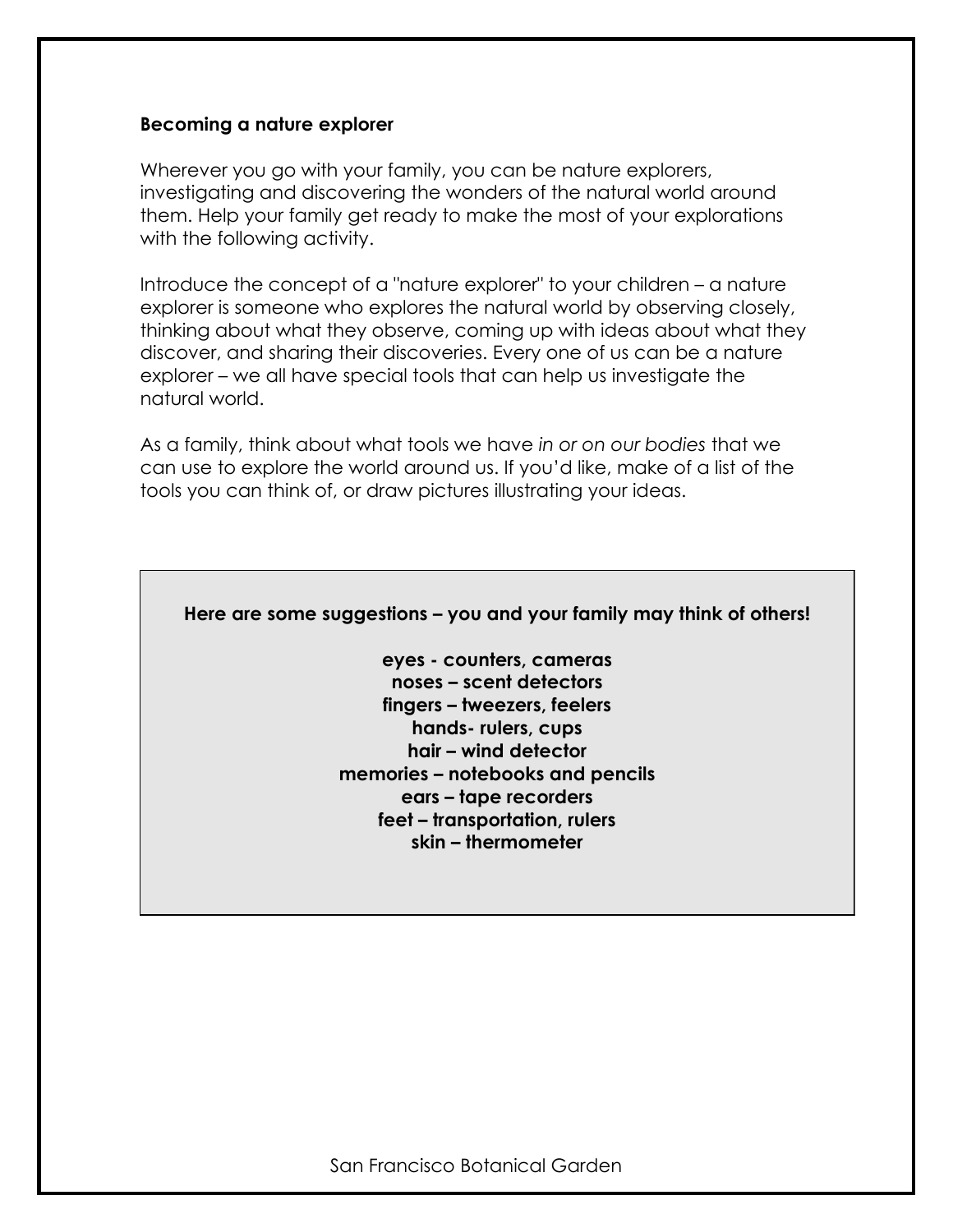Leaves in the Lawn

WHERE? This activity can be done anywhere there is a patch of lawn, whether in a yard, park, or ball field. At the Garden, any of the lawn areas work well, especially the Great Meadow.

WHAT? Children closely observe the variety of plants found in the lawn, then record their observations.

WHY? This activity helps children focus, make careful observations, and recognize that the plant world is full of variety – even in a plain green lawn!

MORE Most lawns are made up primarily of grass, but there are many other plants, as well as different types of grass, that can be found in most lawns. Clover, plantain, dandelions, and English daisies are just some of the plant that can be found in many lawns.

If you are very lucky, you may spot a gopher in the lawn. Be sure to take the time to watch this little creature at work.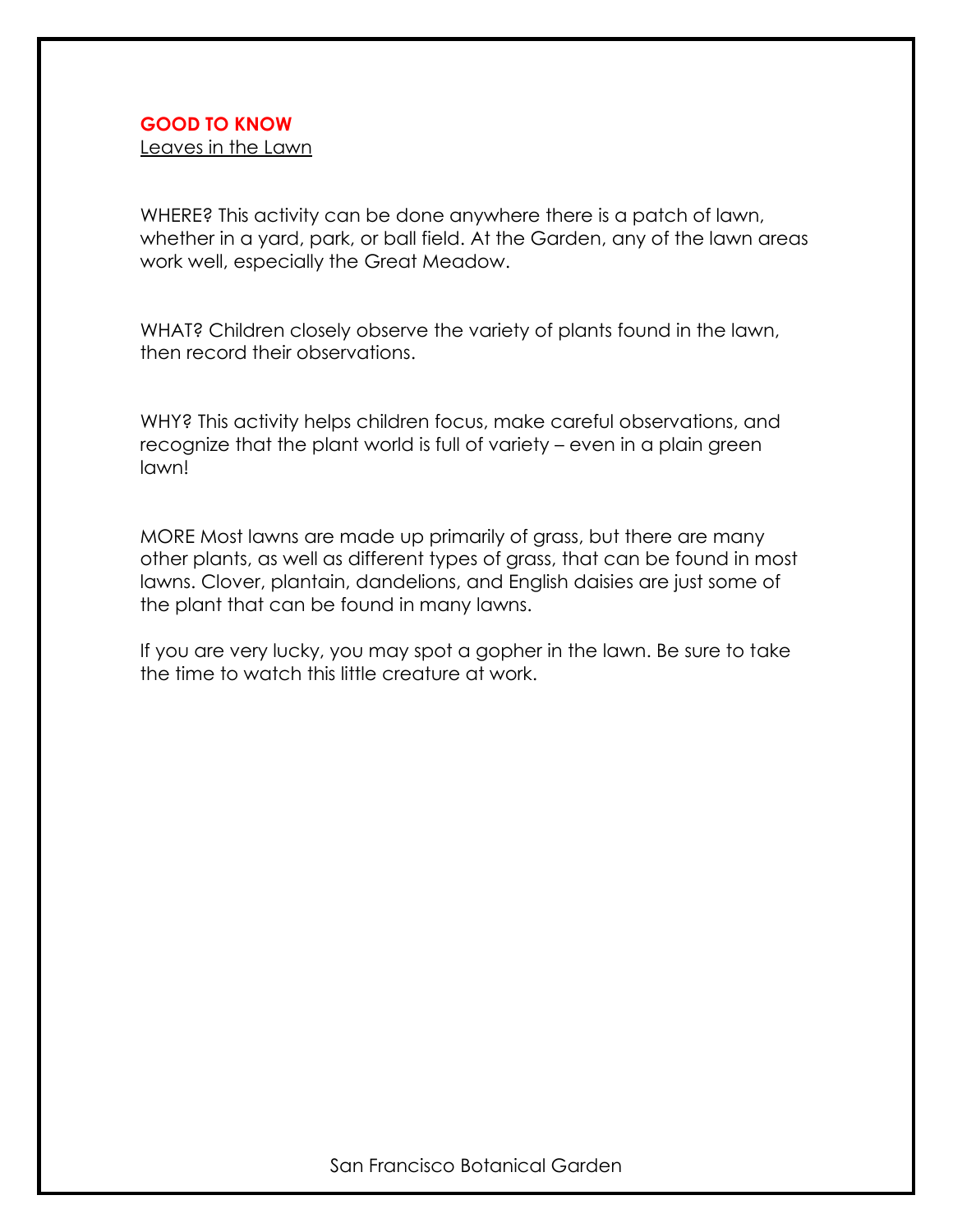What grows in the lawn? Just grass? Look again!

Take a close look at the lawn and see how many different shapes of leaves you can find growing here.

Draw a picture of the leaves on this page.

| I found |  |  |  | kinds of leaves! |
|---------|--|--|--|------------------|
|---------|--|--|--|------------------|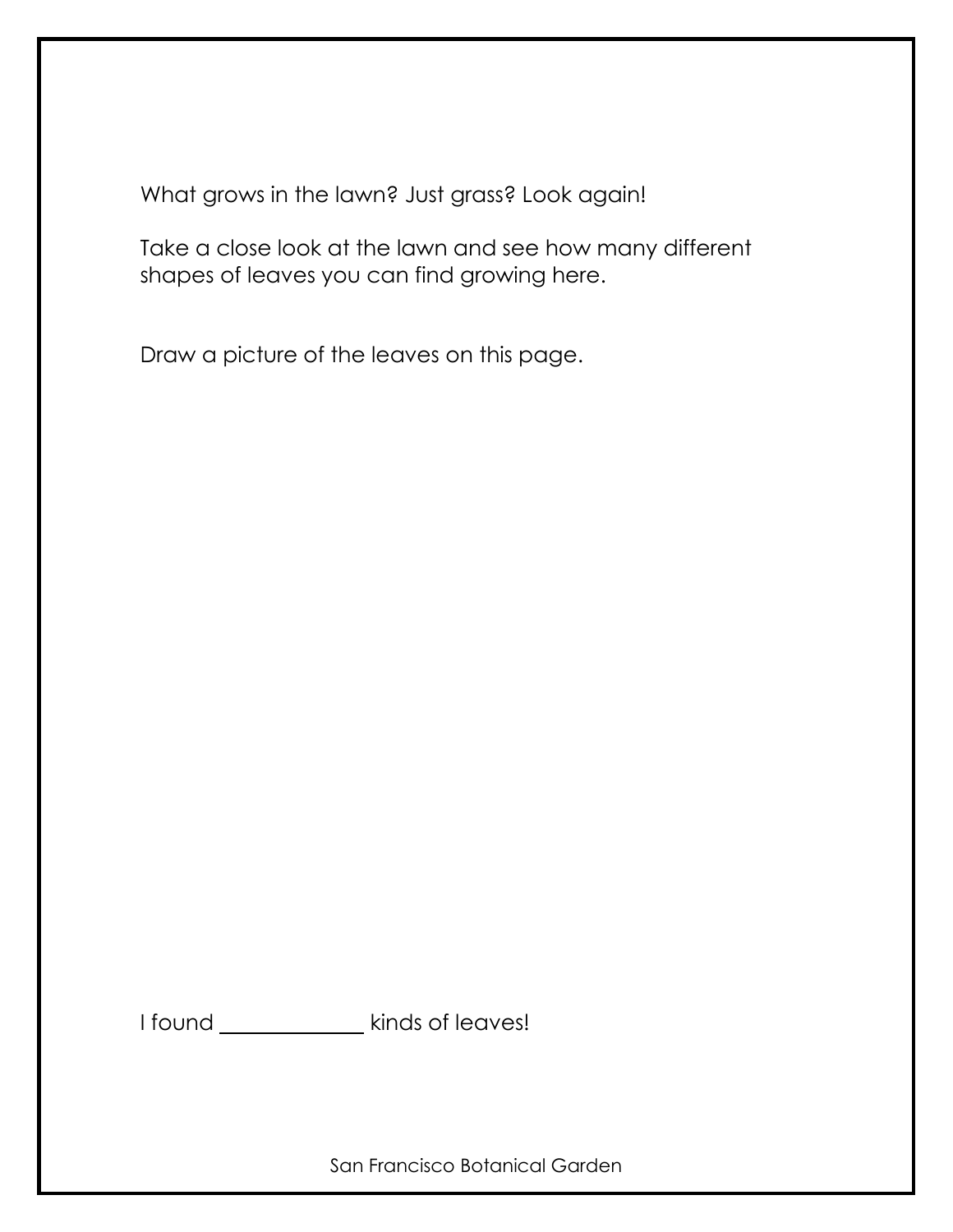WHERE? Anywhere you can find leaves that have fallen from trees. You may also be able to pick a few leaves from trees on your property.

WHAT? Children make a leaf rubbing picture using a crayon and a leaf that they like. **BRING CRAYONS!** Help children find a flat, tough leaf on the ground - leaves that are too soft don't work so well. Children should carefully look at the leaves and notice the veins, which carry water and nutrients through the leaf. Put the workbook on the ground or on a bench, then place the leaf under the activity sheet with the veiny side up. They should be able to feel the leaf through the paper. Finally, have them take a crayon and rub it sideways over that area of the paper. Watch the leaf picture appear! Try using different color crayons too.

WHY? Making a leaf rubbing will focus children's attention on the wide variety of shapes and textures of leaves. They will also notice the veins of a leaf, the system of "pipes" which carry water and nutrients through the plant.

MORE The leaves that make the best images are tough with prominent veins. Younger children may need help to find suitable leaves. Older children can be given the challenge of finding the leaves that work the best.

If you look on the ground under magnolia or eucalyptus trees, you may find some "ghost leaves" or "leaf skeletons." These magical leaves have almost completely decomposed, leaving behind only their tough veins. In the Garden, magnolia trees can be found in the Mesoamerican Cloud Forest, around and behind the Moon-Viewing Garden, as well as in a few other locations. Eucalyptus are here and there throughout the garden as well as in the Australian section.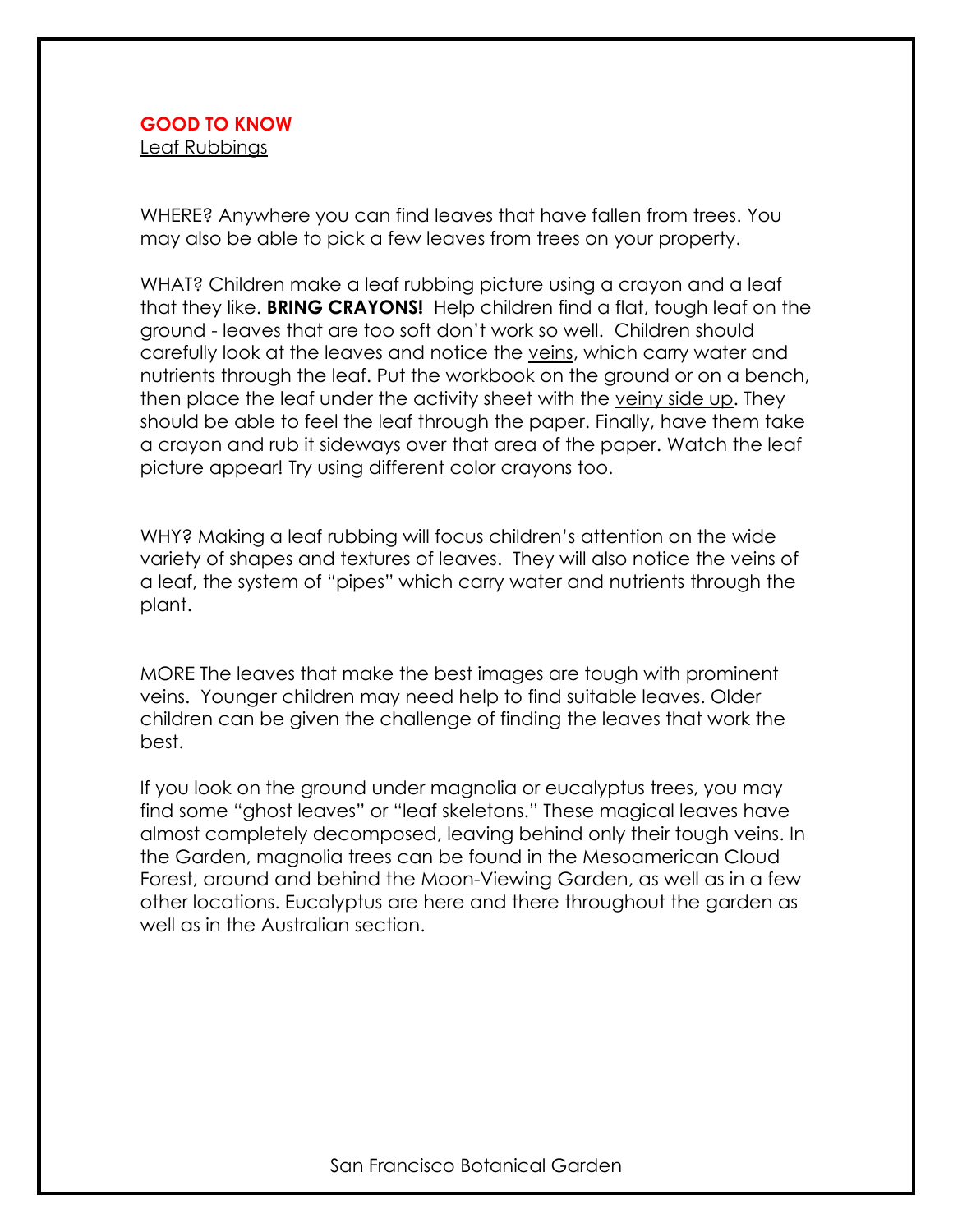Find a leaf you like lying on the ground. Now you can make a leaf picture with a crayon! Put the leaf under this piece of paper. Can you feel the leaf through the paper? If you can't, turn the leaf over. Now rub a crayon sideways over the paper and the leaf. Do another leaf if you want!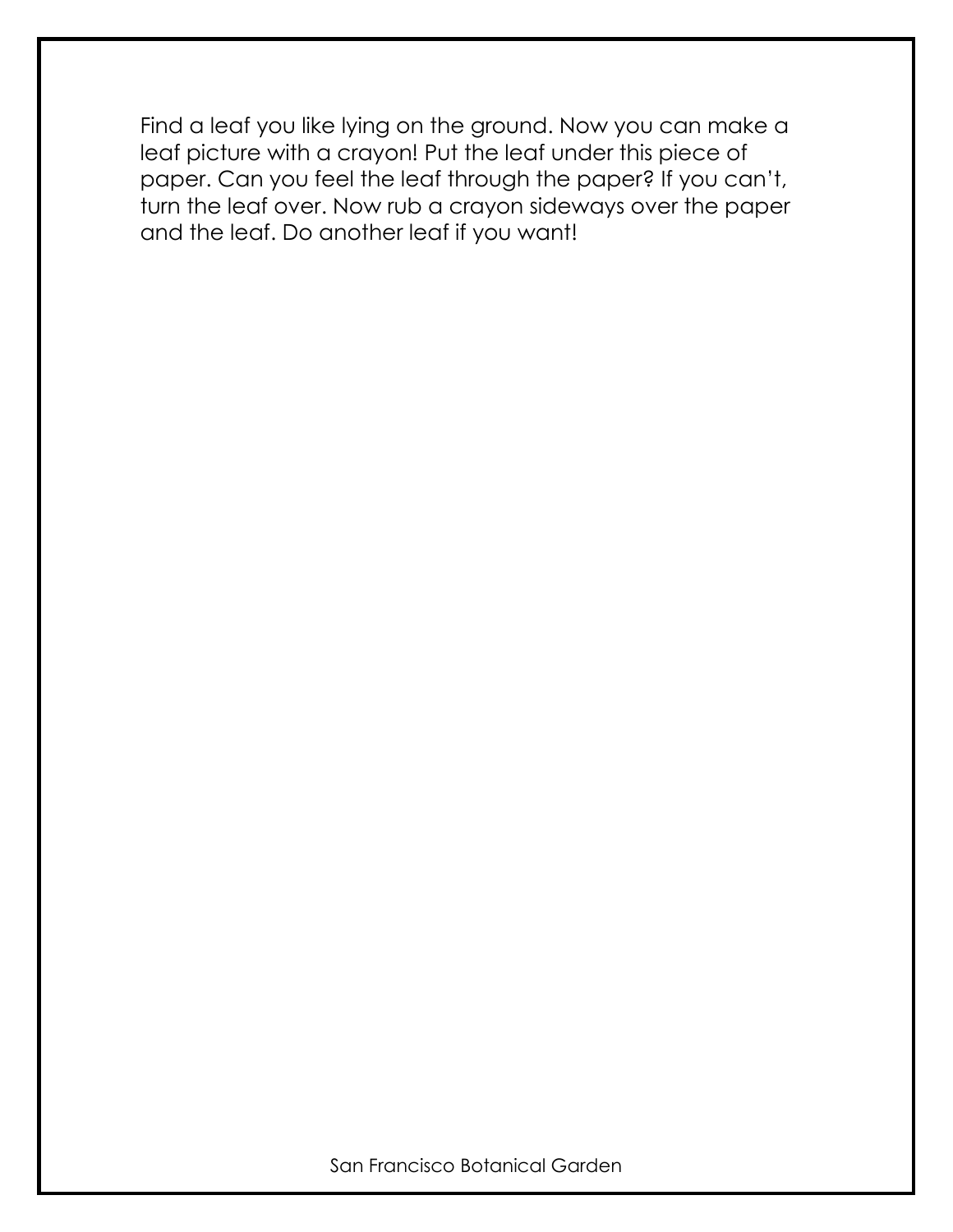WHERE? You can try this with plants anywhere, but it will be especially fun when you find herbs like rosemary or bay. In the Botanical Garden, the Garden of Fragrance is ideal. There are also concentrations of aromatic plants in the Mesoamerican Cloud Forest (look for the plant name "Salvia"), and aromatic plants in the sensory garden in the Children's Garden.

WHAT? Children rub the leaves of different plants, then smell their fingers to discover the scents of the different leaves. They describe their favorite scent and draw a picture of the plant.

WHY? While most people are aware of flowers having scents, we often don't notice that leaves can be scented as well. Children will be encouraged to use more of their senses when exploring plants.

MORE Flowers usually have scents designed to attract a pollinator, especially insects. Leaves often have scents designed to repel insects and other animals. Even the scents that we humans find appealing can be unpleasant for animals which want to eat a plant.

Herbs are plants whose strongly scented and flavored leaves are used in small amounts to flavor our food. Various teas are also made from leaves with strong scents and flavors.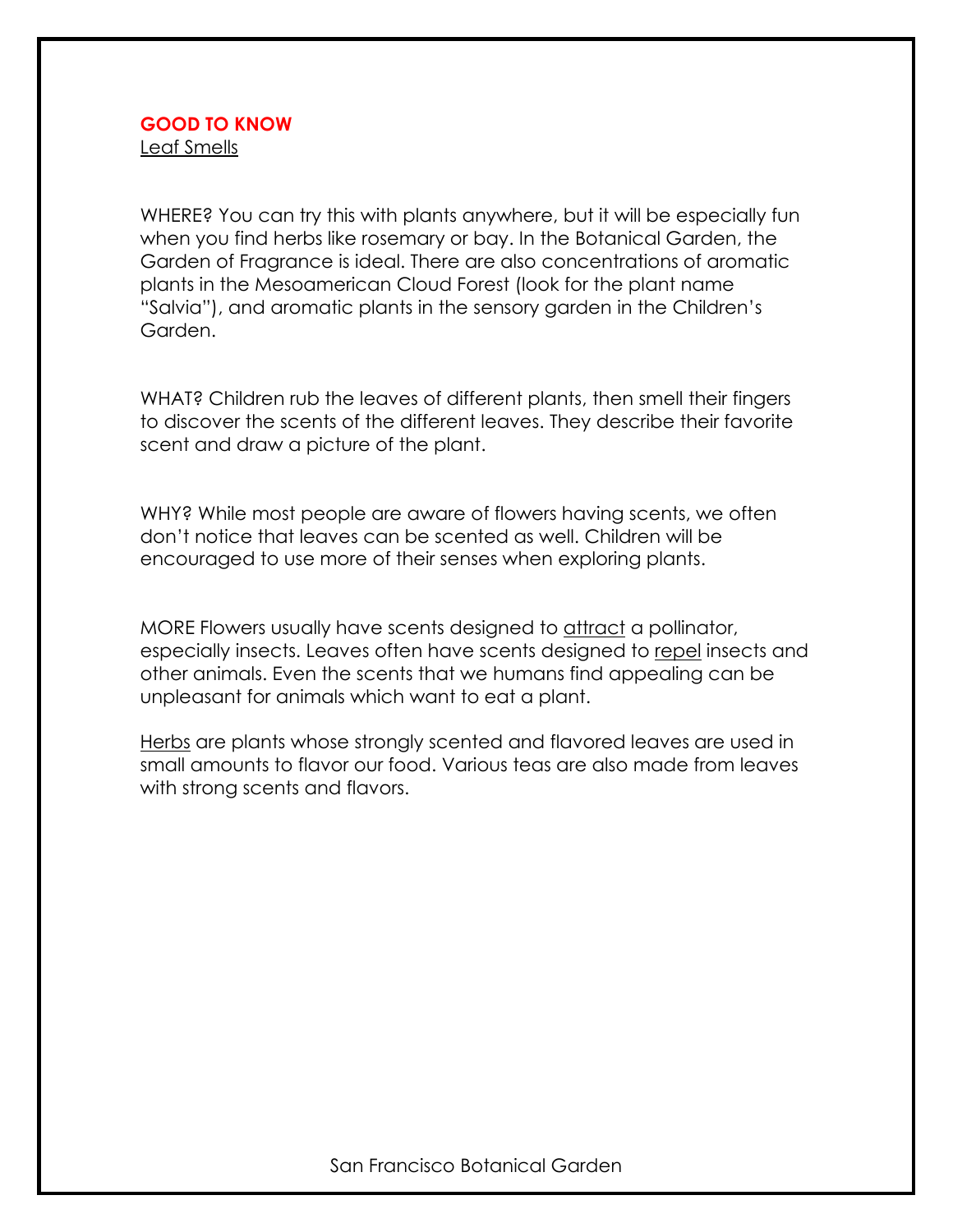We know that a flower can have a smell, but leaves can have a smell too! To smell a leaf, gently rub the leaf with your fingers, then smell your fingers.

Go to five different plants and smell the leaves.

What does your favorite plant smell like?

What does your favorite plant look like? You can draw it here.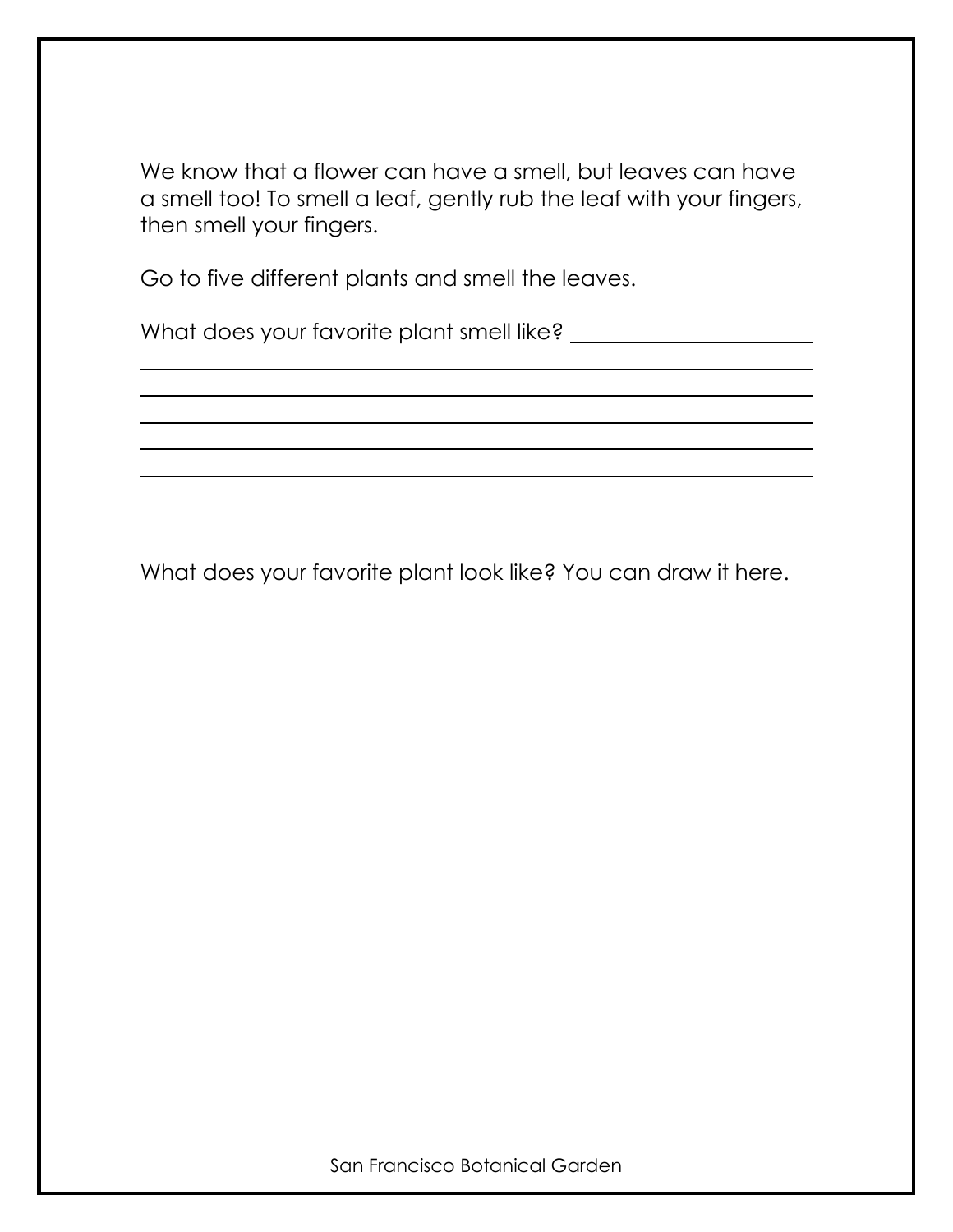Measuring Plants

WHERE? This activity can be done anywhere there are plants. This is also a good introductory activity so children discover one way to make observations about the plants they will see.

WHAT? Children use their bodies to measure different plants and plant parts.

WHY? Children will discover the wide variety of sizes of plants and will relate them to their own bodies.

MORE For younger children, the focus is primarily on relating plants to their own bodies. Older children can work on thinking about measurement in a more general way and can extend the activity by making the conversion between their body part and inches or centimeters.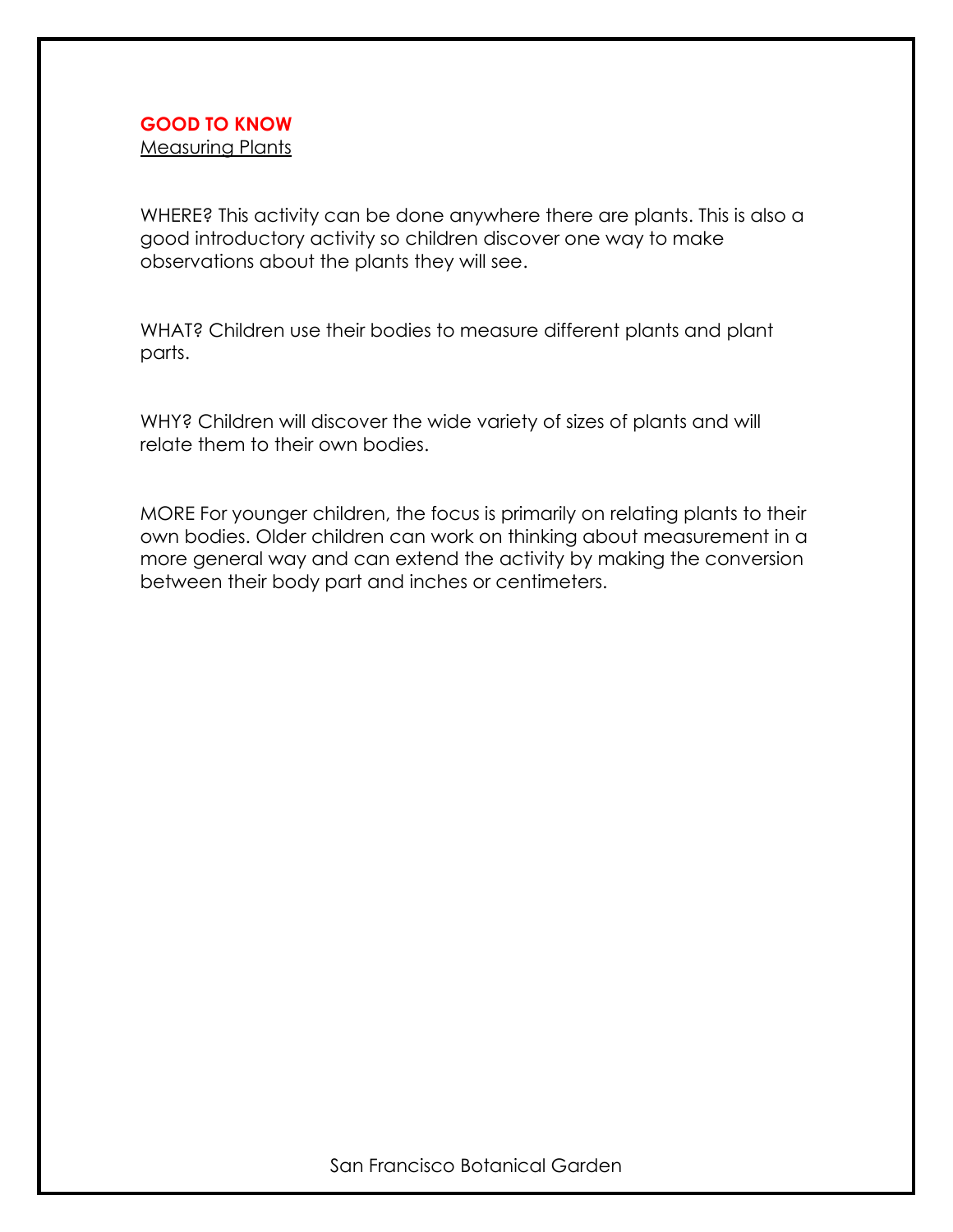Plants come in all different sizes. Use your body to measure some of the plants you find.

Find a flower you like. The flower is as big as your \_\_\_\_\_\_\_\_\_\_\_\_\_\_\_\_\_\_\_\_\_\_\_\_\_\_\_

Can you find a flower as big as your ear? What color is it?

Can you find a leaf as small as your fingernail? Draw it here.

Find the biggest leaf you can. It is as big as **with the summands** 

Can you find a plant as tall as your knee? Draw a leaf from the plant here.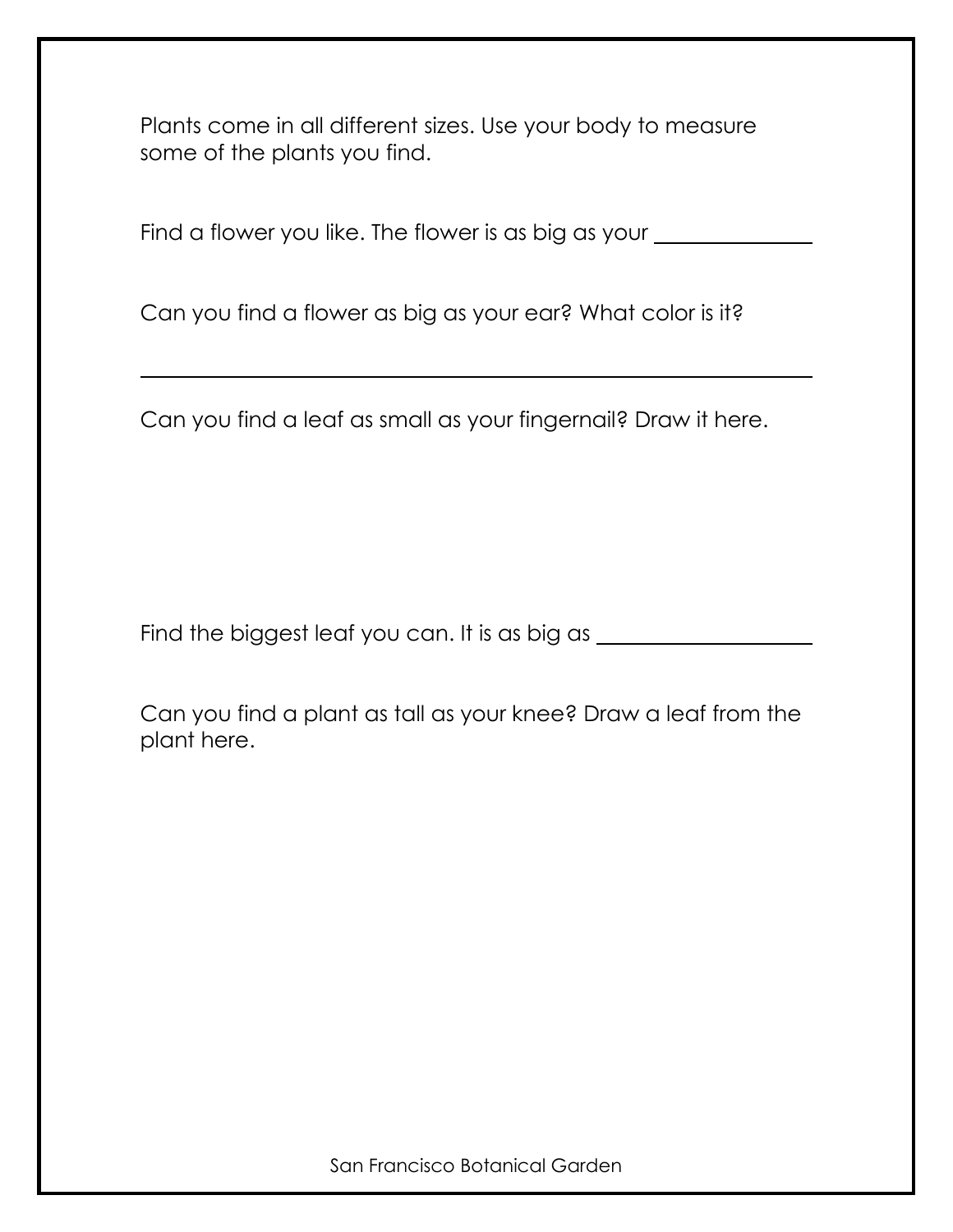#### **GOOD TO KNOW** My Special Plant

WHERE? This activity can be done anywhere you can find a plant, even a single street tree or potted plant in your home.

WHAT? Children select one special plant to observe and describe.

WHY? This allows children to focus in on the characteristics of a single plant which they like.

MORE Be sure children realize that not every plant will have a fruit, or a flower, or a name tag. They should fill in as much of the work sheet as is relevant. If the name is a mystery, why not make up a name?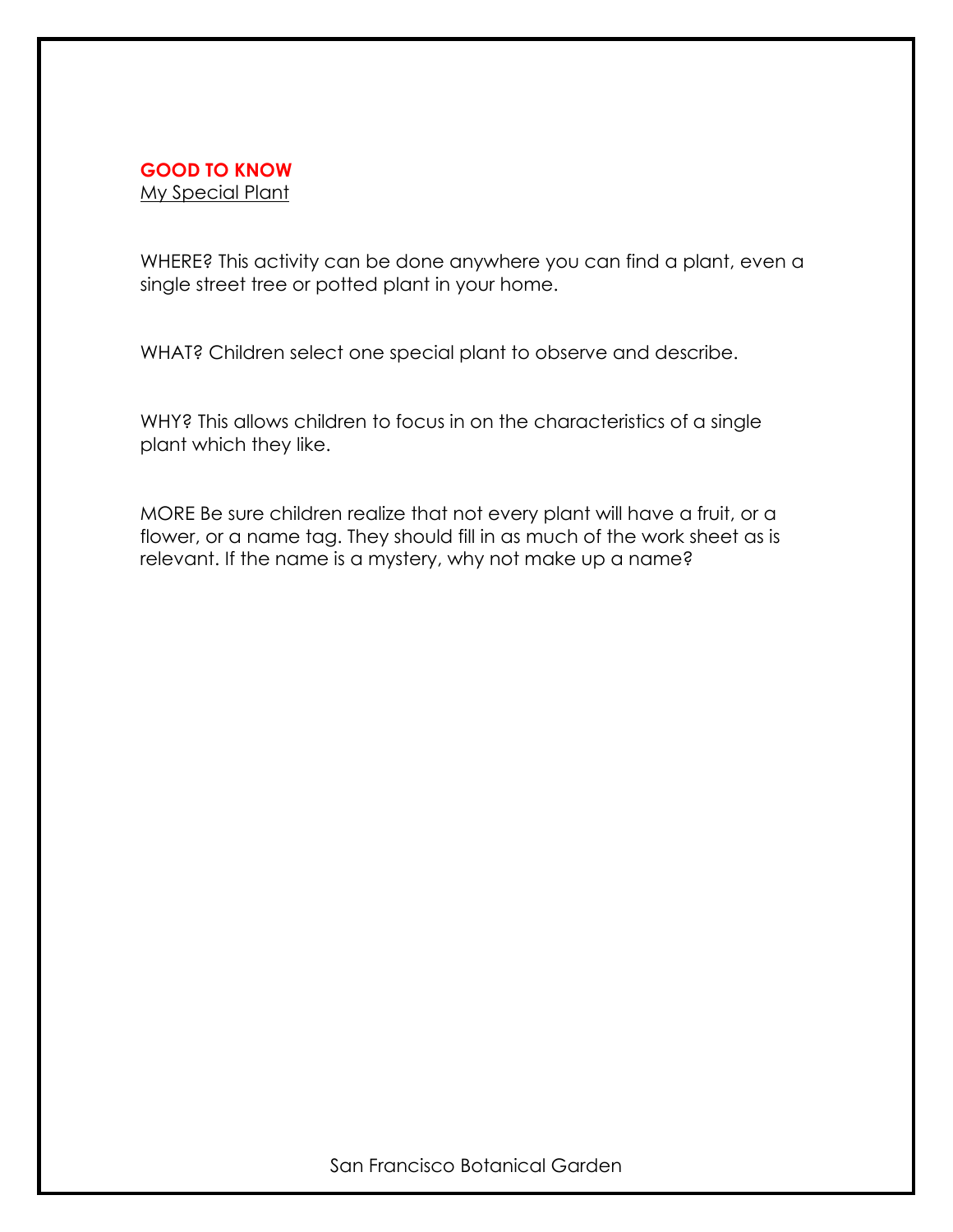| Find a plant you like. Describe your plant here so you will always<br>remember it! |                                                                                                      |  |  |  |
|------------------------------------------------------------------------------------|------------------------------------------------------------------------------------------------------|--|--|--|
|                                                                                    |                                                                                                      |  |  |  |
|                                                                                    |                                                                                                      |  |  |  |
| Draw one leaf of your plant<br>here.                                               | If your plant has any flowers,<br>draw one here.<br>Does your plant have any<br>fruit? Draw it here. |  |  |  |

Write one thing that is special about your plant. \_\_\_\_\_\_\_\_\_\_\_\_\_\_\_\_\_\_\_\_\_\_\_\_\_\_\_\_\_\_

If you know your plant's name, write it here. \_\_\_\_\_\_\_\_\_\_\_\_\_\_\_\_\_\_\_\_\_\_\_\_\_\_\_\_\_\_\_\_\_\_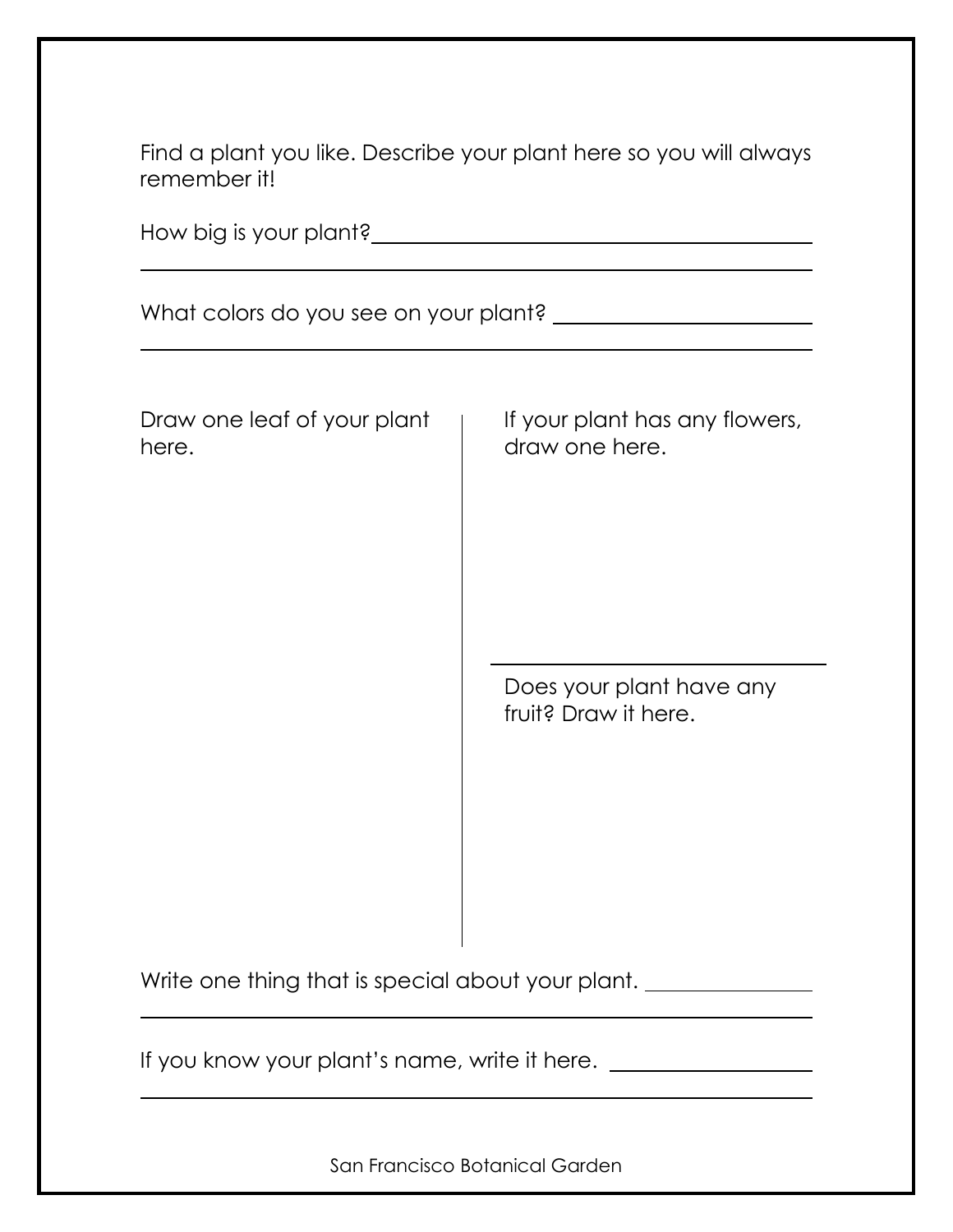Flower Visitors

WHERE? This activity can be done anywhere you find flowers growing. In the Botanical Garden, the Mesoamerican Cloud Forest is blooming December through March, and the Mediterranean and Rhododendron Gardens are in bloom throughout the spring.

WHAT? Children observe a plant in flower to see if any pollinators visit the plant. If you wish, you can specify a period of time to observe – 3 to 5 minutes is usually enough.

WHY? Children learn to observe patiently, and they recognize that insects and other small animals interact with plants.

MORE You can talk about how the animals are doing a job for the plant (moving pollen) in exchange for a reward (nectar or pollen) without having to go into the details of pollination and plant reproduction.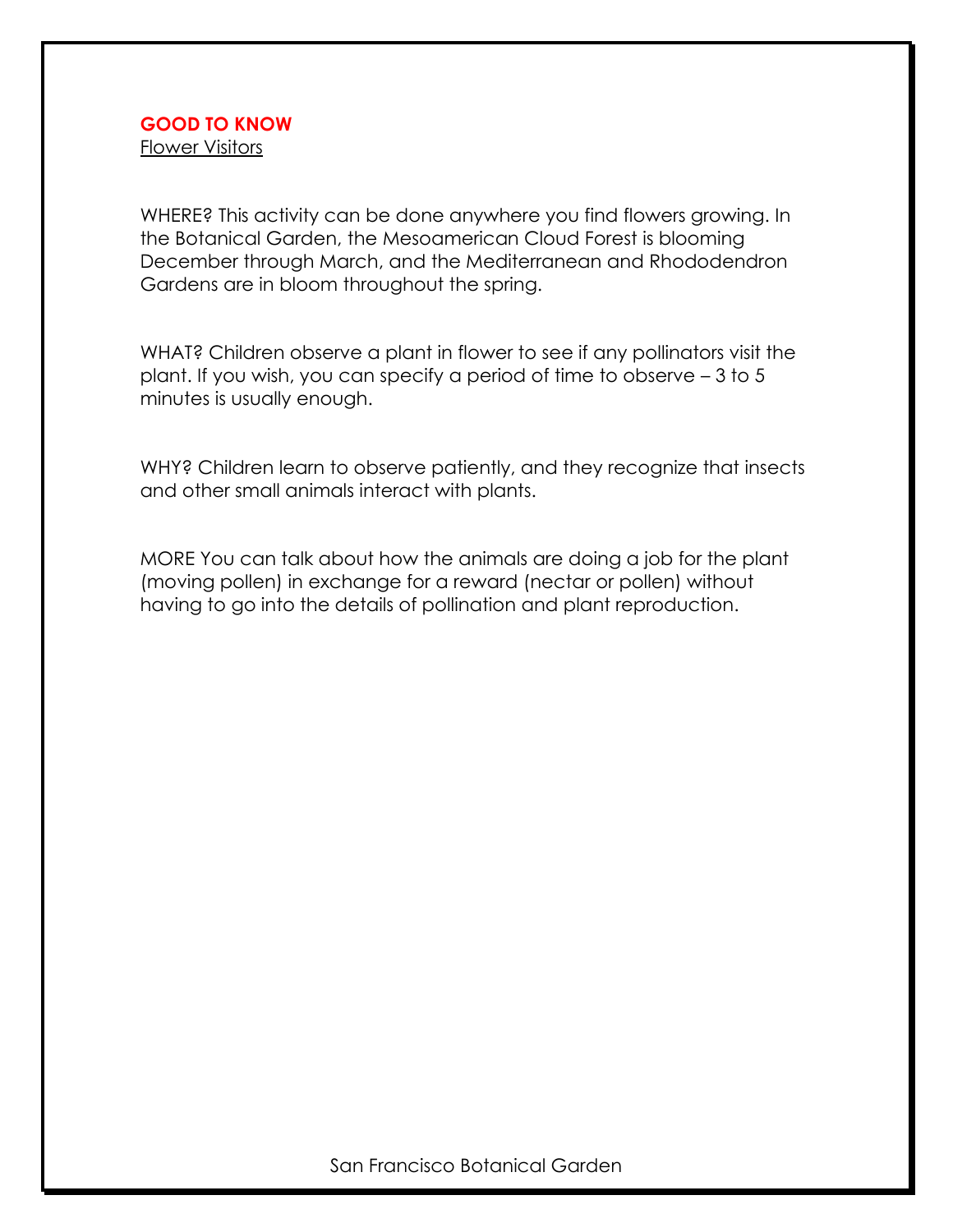Find a plant that has at least ten flowers. Sit or stand quietly and watch the flowers for a little while.

Did any small animals visit the flowers? \_\_\_\_YES \_\_\_\_\_\_\_\_NO

Draw one of the flowers, and then draw any visitors you saw.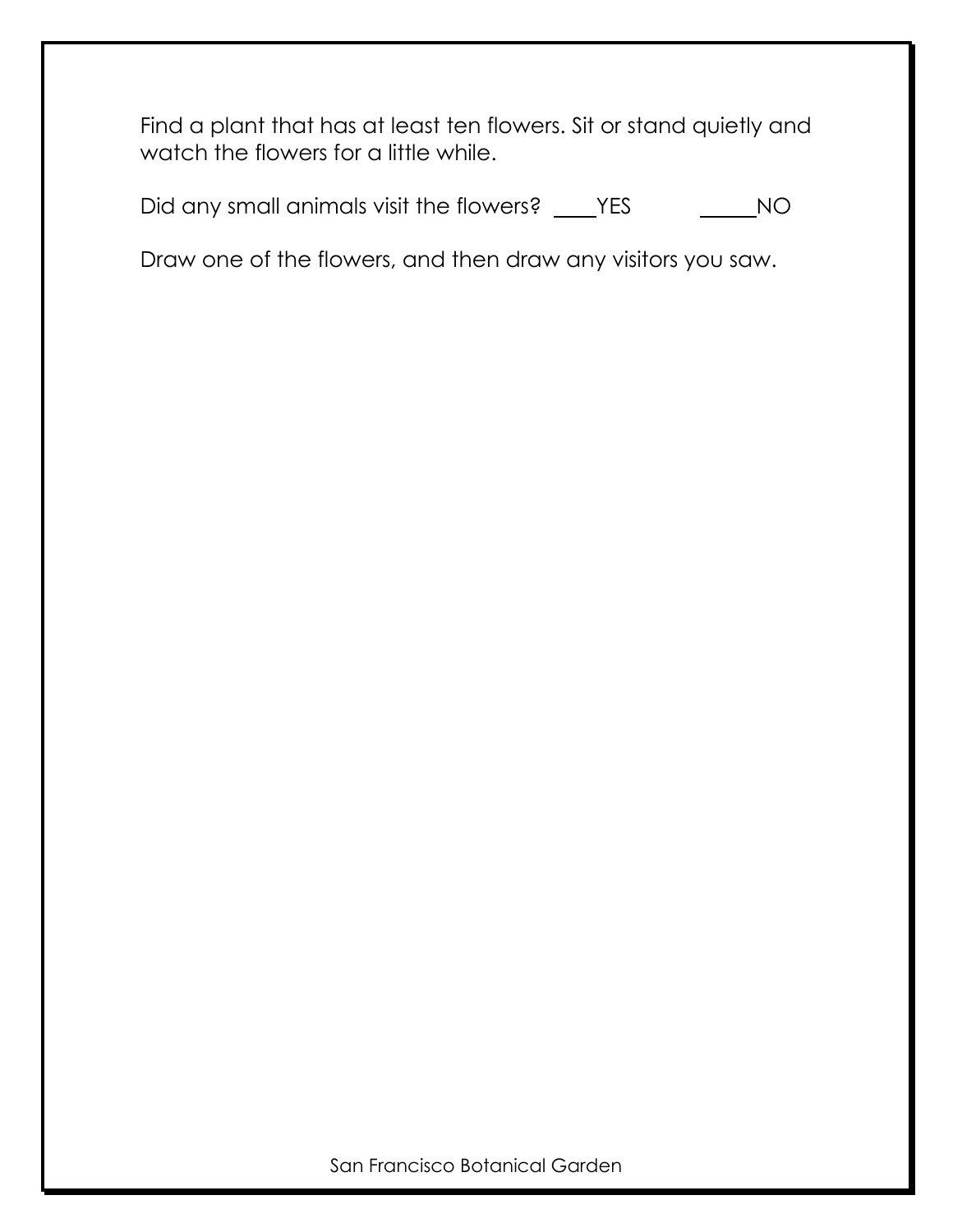#### **TEACHER INFORMATION**

Animals live with us!

WHERE? This activity can be done as you move through your neighborhood or the Garden.

Please remind children to treat all animals they see, from insects and spiders to squirrels and birds, with respect. The outdoors is their home.

WHAT? Children try to find an example of four basic types of animals and draw what they see.

WHY? Children recognize that a variety of different kinds of animals live around us.

MORE Many different kinds of birds live all around us, ranging from tiny hummingbirds to pigeons and hawks. In the Garden, squirrels are the most common mammal (except perhaps for humans!) that your children are likely to see. Various insects live around us – be sure your children know to look for a six-legged creature. The best place to find a reptile or amphibian is at one of the ponds, where turtles and tadpoles find a home, though you may find a salamander or frog in your own back yard!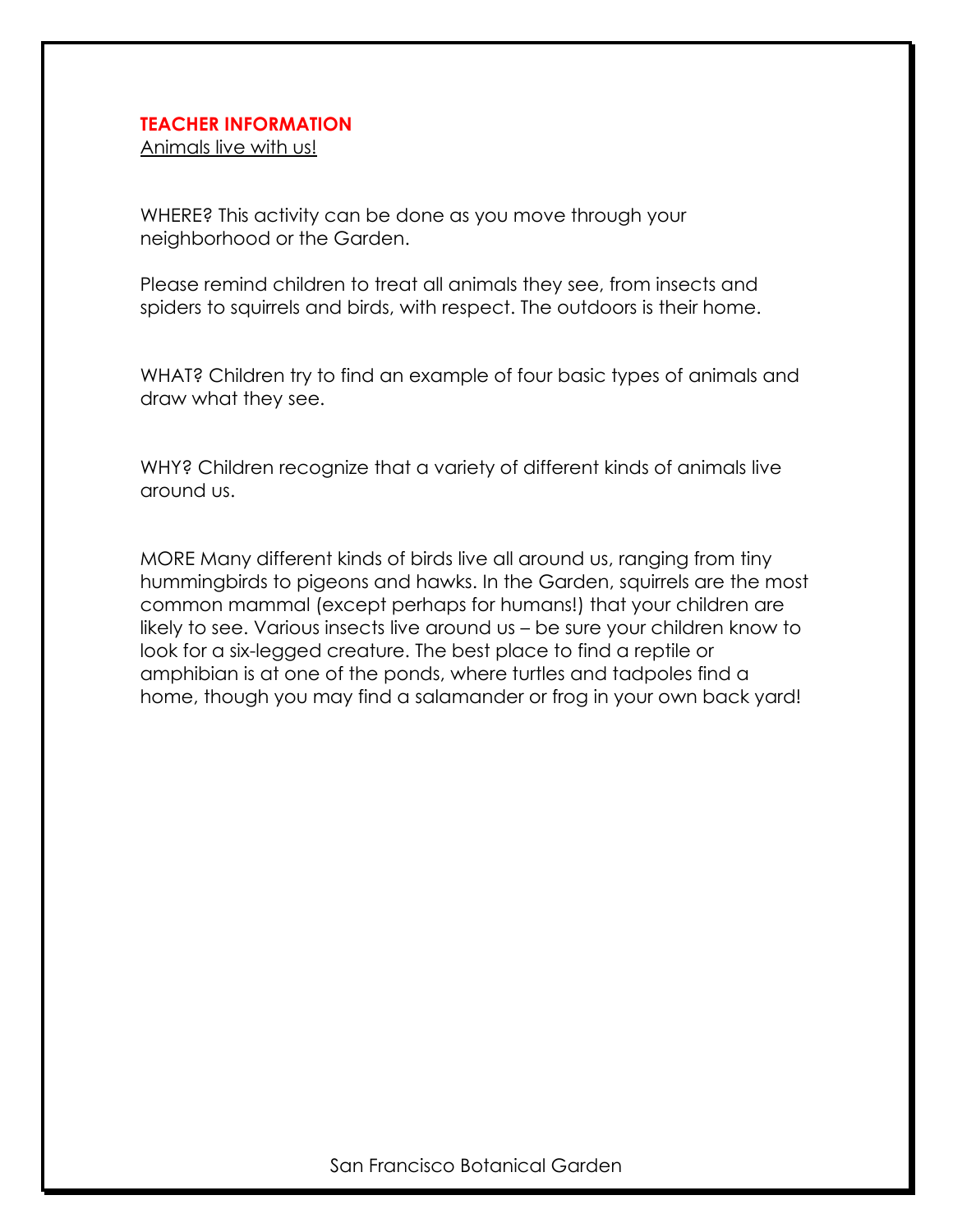The animals that live in the Garden are all different shapes and sizes. See if you can find all of these – and draw pictures of what you see!

A BIRD AN INSECT

# A MAMMAL A REPTILE OR AMPHIBIAN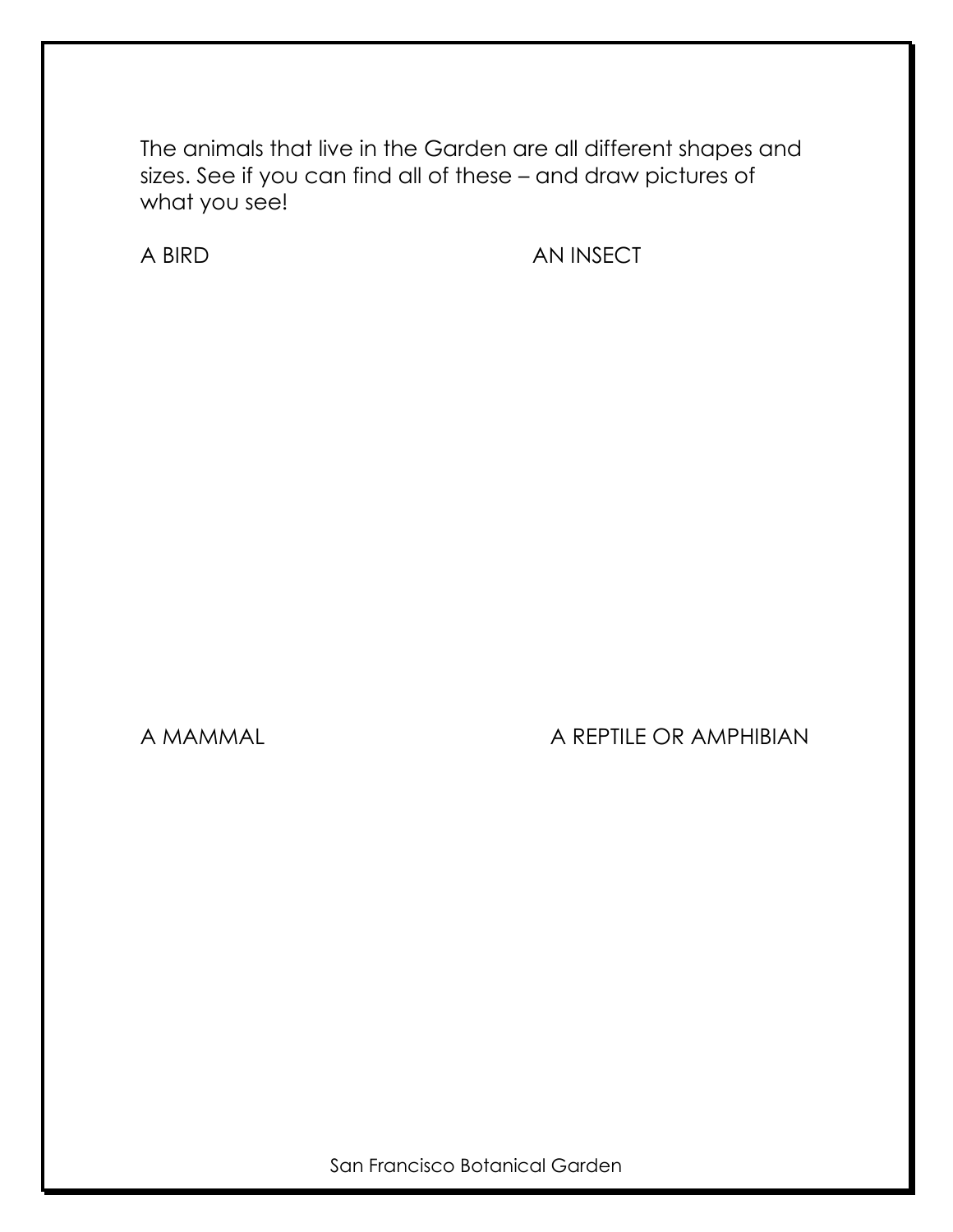Animals Homes and Animal Food

WHERE? This activity can be done as your family explores the neighborhood or the Garden. Alternatively, stop at one of the ponds or in the Mesoamerican Cloud Forest to complete this activity.

WHAT? Children look for evidence of places where animals live as well as things that these animals might eat. Children record their observations, either by drawing or writing.

WHY? This sharpens children's observational skills and helps them recognize how animals find what they need to survive in different areas.

MORE Children may need to be reminded that there are many different kinds of animals of all shapes and sizes – don't forget small animals like insects, slugs, and spiders!

Please do not feed any animals in the Garden. They are wild animals and are healthiest when they find natural food. They may scratch or bite if they are frightened.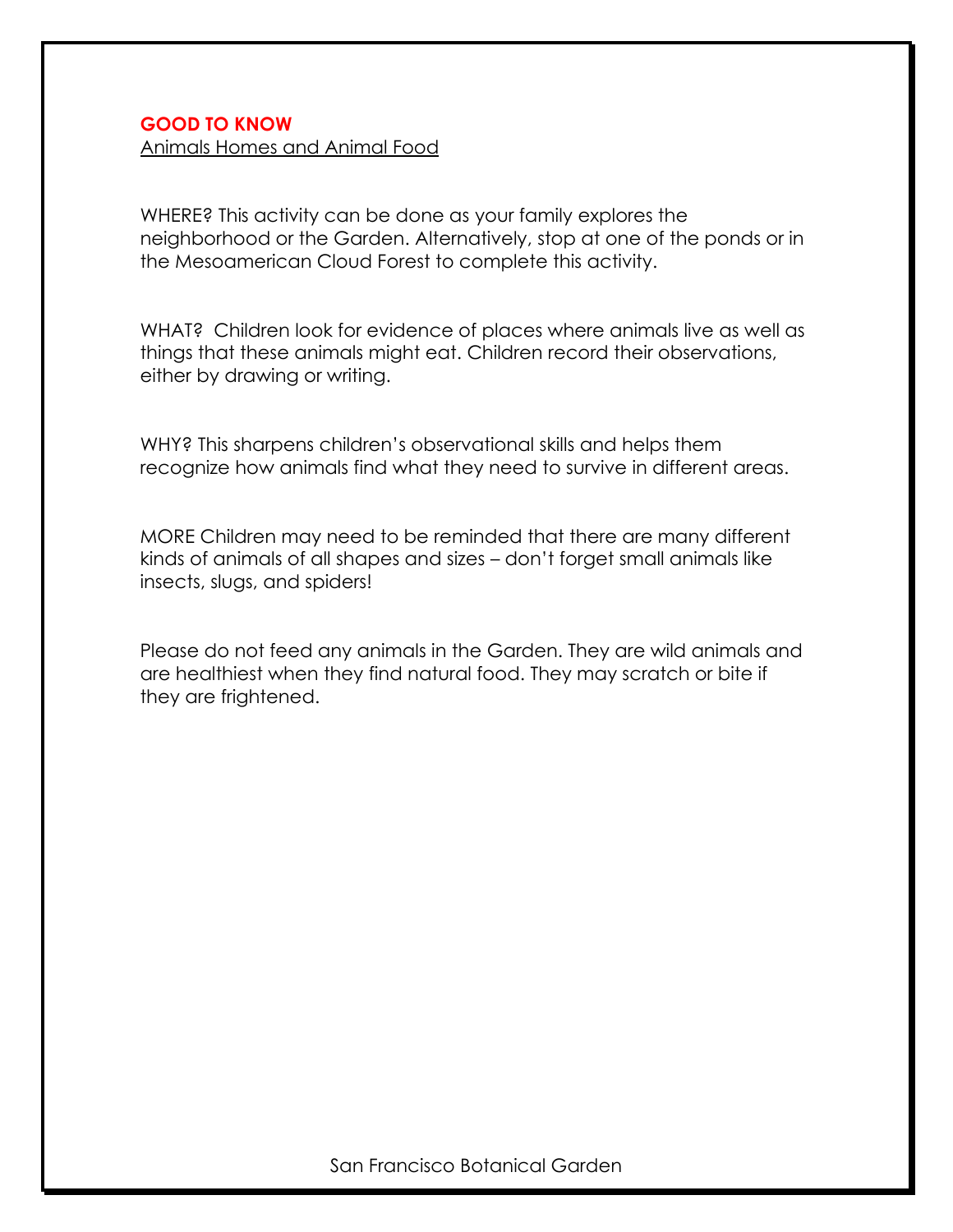Animals live in all kinds of places. They live where they can find places to live and food to eat. Can you find some places animals live, and some food animals eat? Write or draw them here.

SOME PLACES ANIMALS LIVE

# SOME FOODS ANIMALS EAT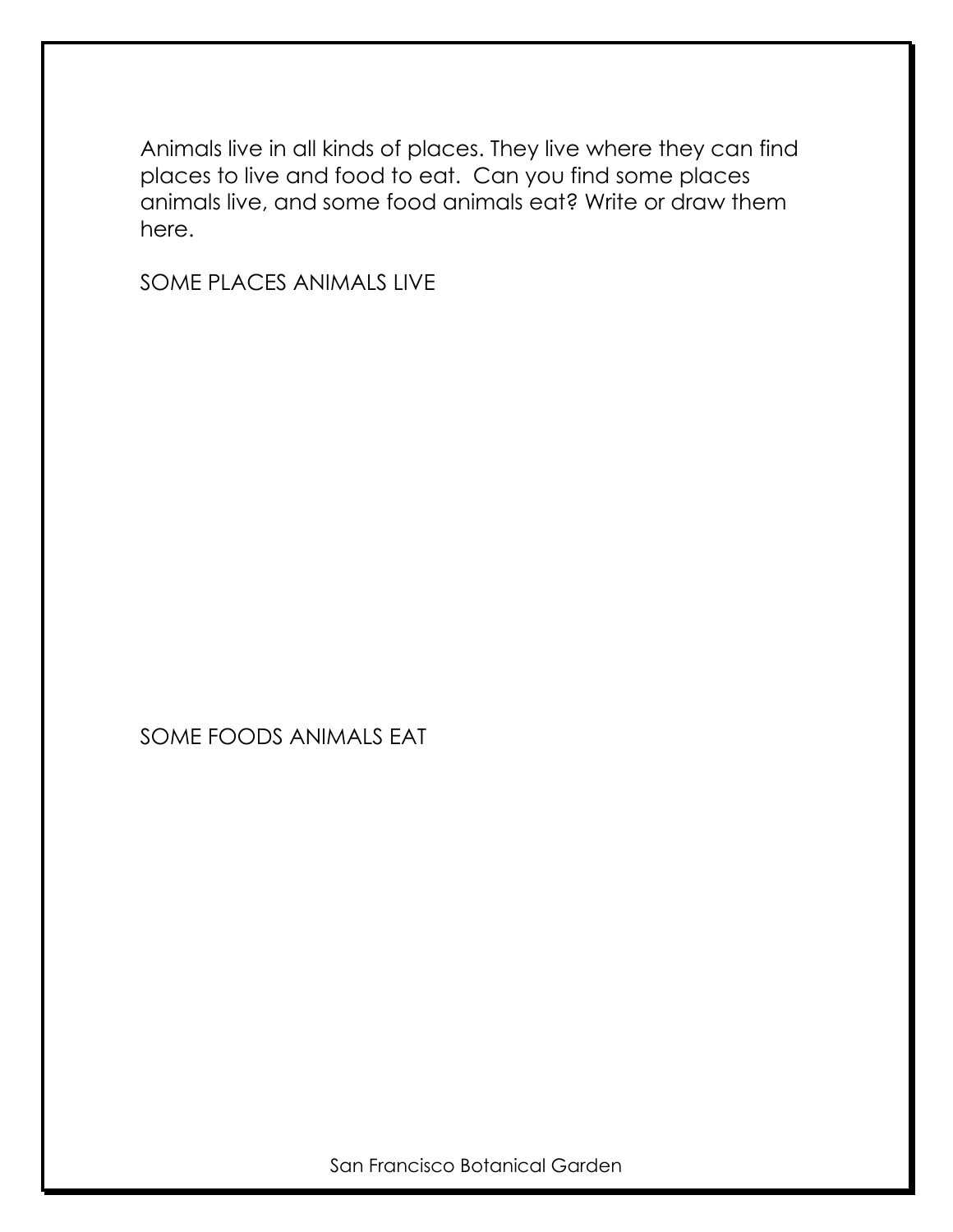Animal Observation

WHERE? Animals are surprisingly adaptable and can be found almost anywhere outside, provided you look closely. Remember that animals range from ants and earthworms to pigeons, squirrels or even coyotes. In general, areas with more resources for homes and food will have more animals, so places with plants that provide food and cover are likely to have the most animals. Animals of various types can be found throughout the Garden, but some areas are particularly rich. Turtles and ducks can be found at the Wildfowl Pond, while the other ponds may have herons, tadpoles, insects and other wildlife.

WHAT? Children observe an animal for several minutes and record what they see the animal do.

WHY? Children get a sense of how animals interact with their environment.

MORE Don't forget that small animals such as insects, spiders, roly-polies and worms are often easier and more fun to observe than the bigger and more dramatic mammals and birds.

The animals in the Garden use the plants in many different ways – shelter, food, nesting. After their observation, children can think about ways that the garden provides for the animals' needs.